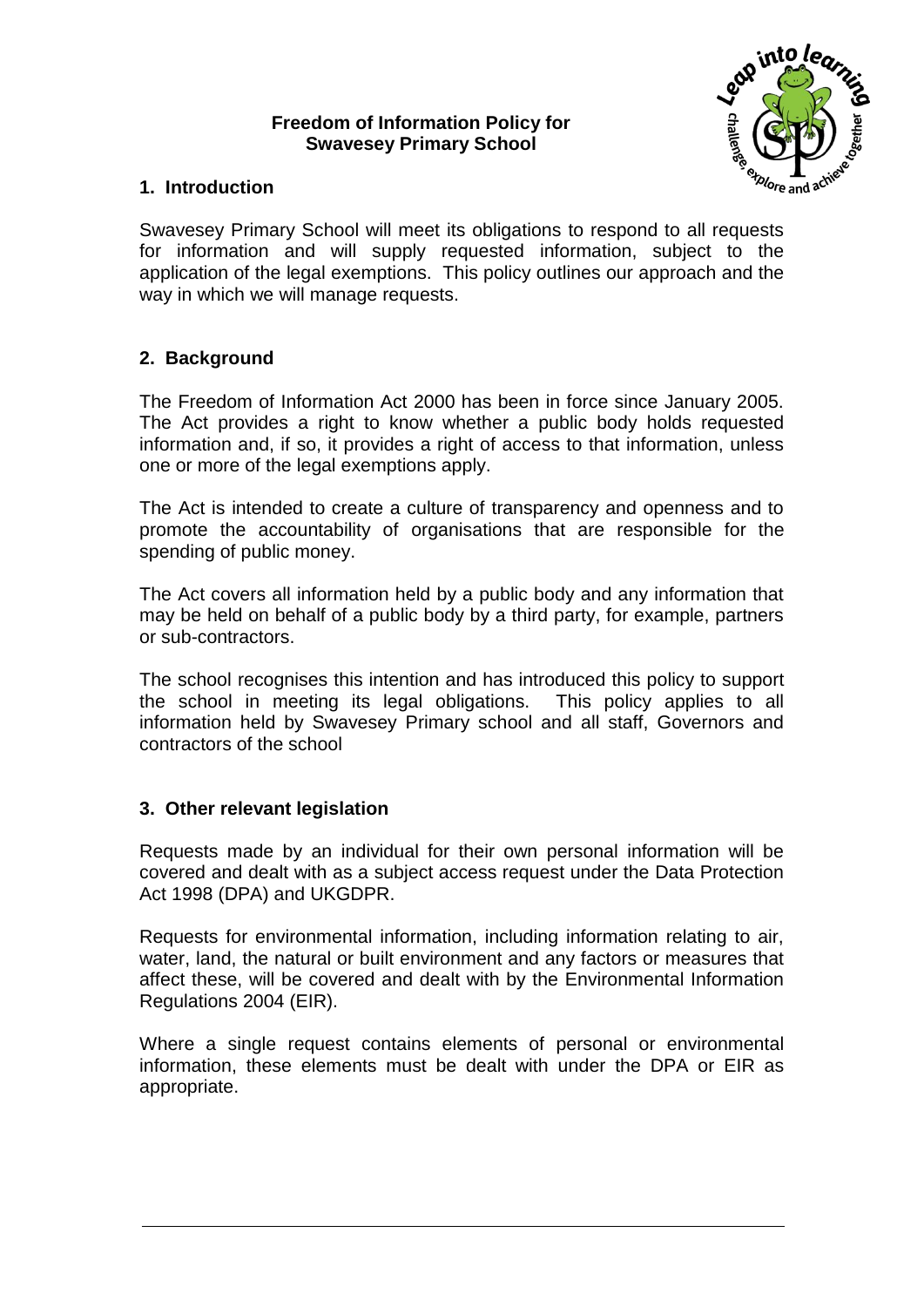## **4. Obligations and duties**

In addition to the right of access, the Act places additional obligations and duties on the school. The school recognises its duty to:

i. Advise and assist requestors as necessary.

ii. Confirm whether or not the information is held by the school (duty to confirm or deny), and provide access to information where it is held in accordance with the school's procedure.

### **5. Publication scheme**

Swavesey Primary School has adopted the Model Publication Scheme for Schools as approved by the Information Commissioner.

The publication scheme and the materials it covers will be readily available from Swavesey Primary School`s website www.swavesey.cambs.sch.uk

### **6. Responsibilities**

The Governing Body of the school has overall responsibility for ensuring compliance with the Freedom of Information Act.

The Head Teacher will have day-to-day responsibility for FOI compliance

#### **7. Dealing with requests**

Requests can be made by anybody, from anywhere and for any information that may be held by the school. When dealing with requests, no regard will be given to the identity or motive of the requestor, unless they are requesting their own personal information. These requests will be dealt with under the Data Protection Act 1998.

Anyone can receive a request in their professional capacity as a representative of the school and the twenty working day clock begins from the day after the request is received.

Responses will be provided to requestors within twenty school days, or sixty working days if this is shorter, of receipt of their request.

The process for dealing with requests is outlined in our Publication Scheme and may be changed from time to time if necessary to meet legislative or other prescribed changes.